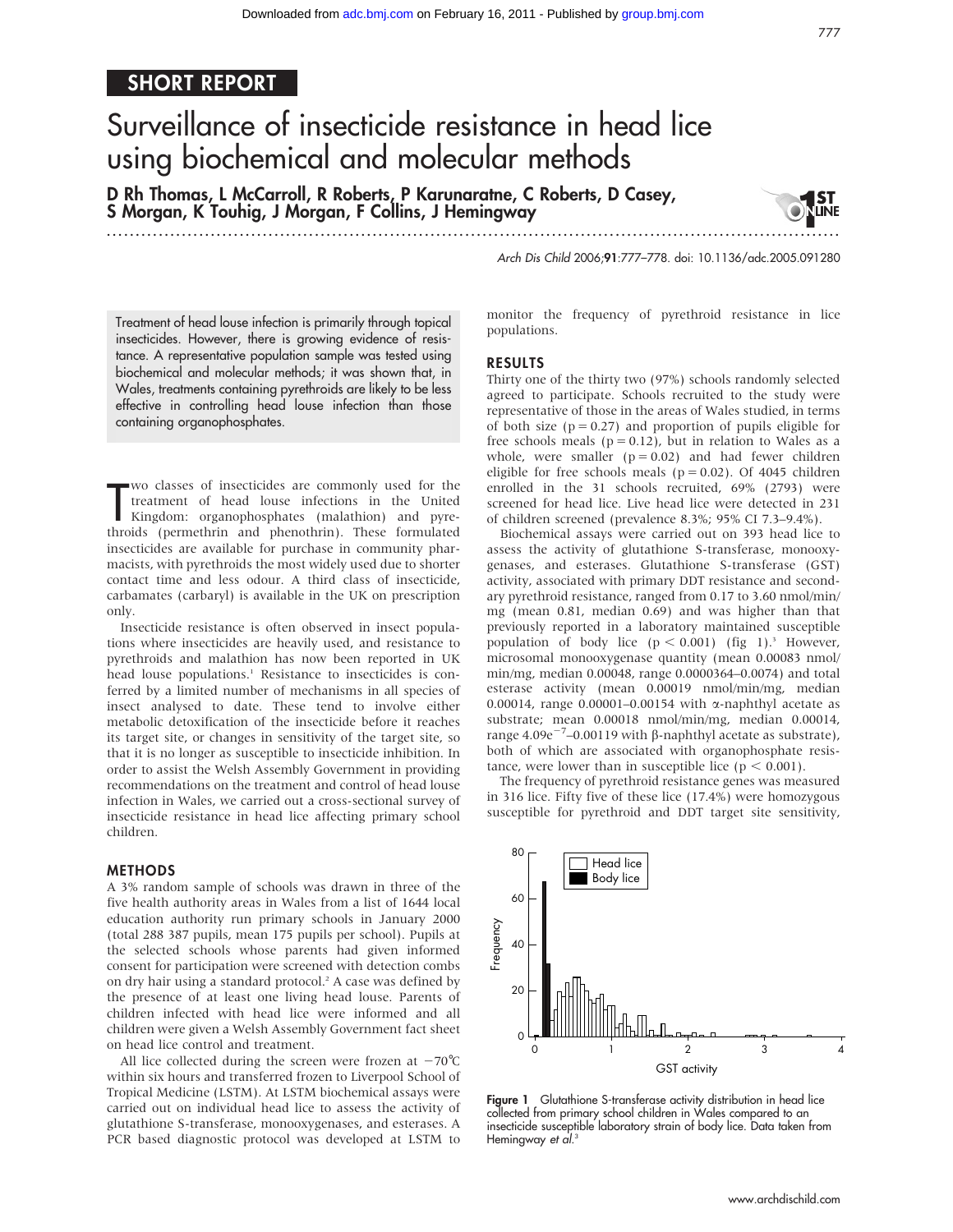

Figure 2 Molecular detection of pyrethroid/DDT resistance in 316 lice collected from children.

17 (5.4%) were homozygous resistant, and 244 (77.2%) were heterozygotes (fig 2).

#### **DISCUSSION**

This paucity of data on the epidemiology of head lice in the UK has hampered the development of a sound evidence based approach to control and treatment.

In the past, studies of insecticide resistance in head lice have been hampered by the lack of success in maintaining colonies of lice in the laboratory, and the difficulties in measuring effectiveness directly by observing the effect of insecticides on small numbers of live lice in vitro. Molecular and biochemical techniques, developed for measuring insecticide resistance in mosquitoes, have now been applied to head lice. These techniques have the advantage of accommodating larger samples and can be used on lice stored frozen after collection, although these techniques have not previously been applied to a systematically collected representative sample. This is the first large scale systematic survey of head lice prevalence and insecticide resistance status in a representative population sample of primary school children.

Metabolic resistance in individual insects can be detected through increased quantities of enzyme, most commonly glutathione transferases, monooxygenases, or esterases. By these methods we found evidence of resistance to DDT and pyrethroids, but not organophosphates. Pyrethroids act primarily on the nervous system where the target site is the voltage sensitive sodium channel. Target site resistance, termed ''knock-down resistance'' (kdr), can be identified by the presence of a mutation in a region of the sodium channel. Each louse contains two copies (alleles) of the sodium channel gene and can be scored as homozygous resistant (two copies of the resistant allele), homozygous susceptible (two susceptible alleles), or heterozygous (one copy each of resistant and susceptible alleles). A normal wild type insecticide susceptible population of insects would contain less than one in a million individuals carrying a resistance associated mutation.

The over-representation of heterozygotes in this population suggests that the population is currently under active selection pressure. As relatively few lice were homozygous for the resistant allele there may be a substantial fitness cost associated with this genotype in the absence of insecticide selection. As homozygous resistant or heterozygous lice are regarded as resistant to pyrethroids, this means that four out of five head lice affecting Welsh primary school children are resistant to pyrethroids.

The 8% point prevalence observed in this study is probably typical for primary children the United Kingdom. Whether

the findings on resistance can be applied to other parts of the United Kingdom will depend largely on local patterns of insecticide usage. It is important to note that in this study resistance was measured to the active ingredients and not the formulated product. Formulations may vary slightly by country. In the United States, for example, the formulation of malathion based insecticides differs to that in the United Kingdom, containing isopropyl alcohol, a chemical which is reported to have pediculicidal properties.<sup>4</sup>

In conclusion, we would recommend that, in Wales, products containing organophosphates, rather than pyrethroids, be used as first line treatment for head louse infection in Wales. Since carrying out this study, a new product, 4% dimeticone lotion, has become licensed for use against head louse infection in the UK, and has been shown to be as effective and safe as phenothrin.<sup>5</sup> Where rates of resistance to pyrethroids are high, such as appears to be the case in Wales, this silicone based insecticide may be a suitable alternative. No data are yet available on the relative effectiveness of dimeticone and malathion in the management of head louse infection.

## ACKNOWLEDGEMENTS

This paper is dedicated to the late Dr Fran Collins. Dr Bill Smith conceived the project. The project would not have been possible without the participation of School Nursing staff and the cooperation and support of all head teachers and staff at the schools visited. Richard Lewis and Claire Nash provided administrative support. Ethical approval to carry out the work was provided by the All Wales MREC and LRECs in the areas participating. The study was part funded by the Wales Office of R&D for Health and Social Care.

# .....................

Authors' affiliations

D Rh Thomas, National Public Health Service for Wales Communicable Disease Surveillance Centre, Cardiff, UK

L McCarroll, P Karunaratne, J Morgan, J Hemingway, Liverpool School of Tropical Medicine, Liverpool, UK

R Roberts, C Roberts, D Casey, National Public Health Service for Wales Infection and Communicable Disease Service, North Wales Health Protection Team, Mold, Flintshire, UK

S Morgan, National Public Health Service for Wales Infection and Communicable Disease Mid and West Wales Health Protection Team, St Davids Hospital, Carmarthen, UK

K Touhig, National Public Health Service for Wales Infection and Communicable Disease Service South East Wales Health Protection Team, Temple of Peace & Health, Cardiff, UK

F Collins (deceased), Welsh Assembly Government, Cathays Park, Cardiff, UK

Competing interests: none

Correspondence to: Dr D Thomas, National Public Health Service for Wales Communicable Disease Surveillance Centre, Abton House, Wedal Road, Cardiff CF14 3QX, UK; Daniel.Thomas@nphs.wales.nhs. uk

Accepted 18 May 2006 Published Online First 14 June 2006

#### REFERENCES

- 1 Downs AMR, Stafford KA, Hunt LP, et al. Widespread insecticide resistance in head lice to the over-the-counter pediculocides in England, and the emergence of carbaryl resistance. B J Dermatol 2002;146:88–93.
- 2 Roberts RJ, Casey D, Morgan DA, et al. Comparison of wet combing with malathion for treatment of head lice in the UK: pragmatic randomized controlled trial. Lancet 2000;356:540–4.
- 3 Hemingway J, Miller J, Mumcuoglu KY. Pyrethroid resistance mechanisms in the head louse Pediculus capitis from Israel: implications for control. Med Vet Entomol 1999;13:89–96.
- 4 Burkhart CN, Burkhart CG. Head lice revisited: in vitro standardized tests and differences in malathion formulations. Arch Dermatol 2004;140:488–9.
- 5 Burgess IF, Brown CM, Lee PN. Treatment of head louse infestation with 4% dimeticone lotion: randomised controlled equivalence trial. BMJ 2005;330:1423–6.